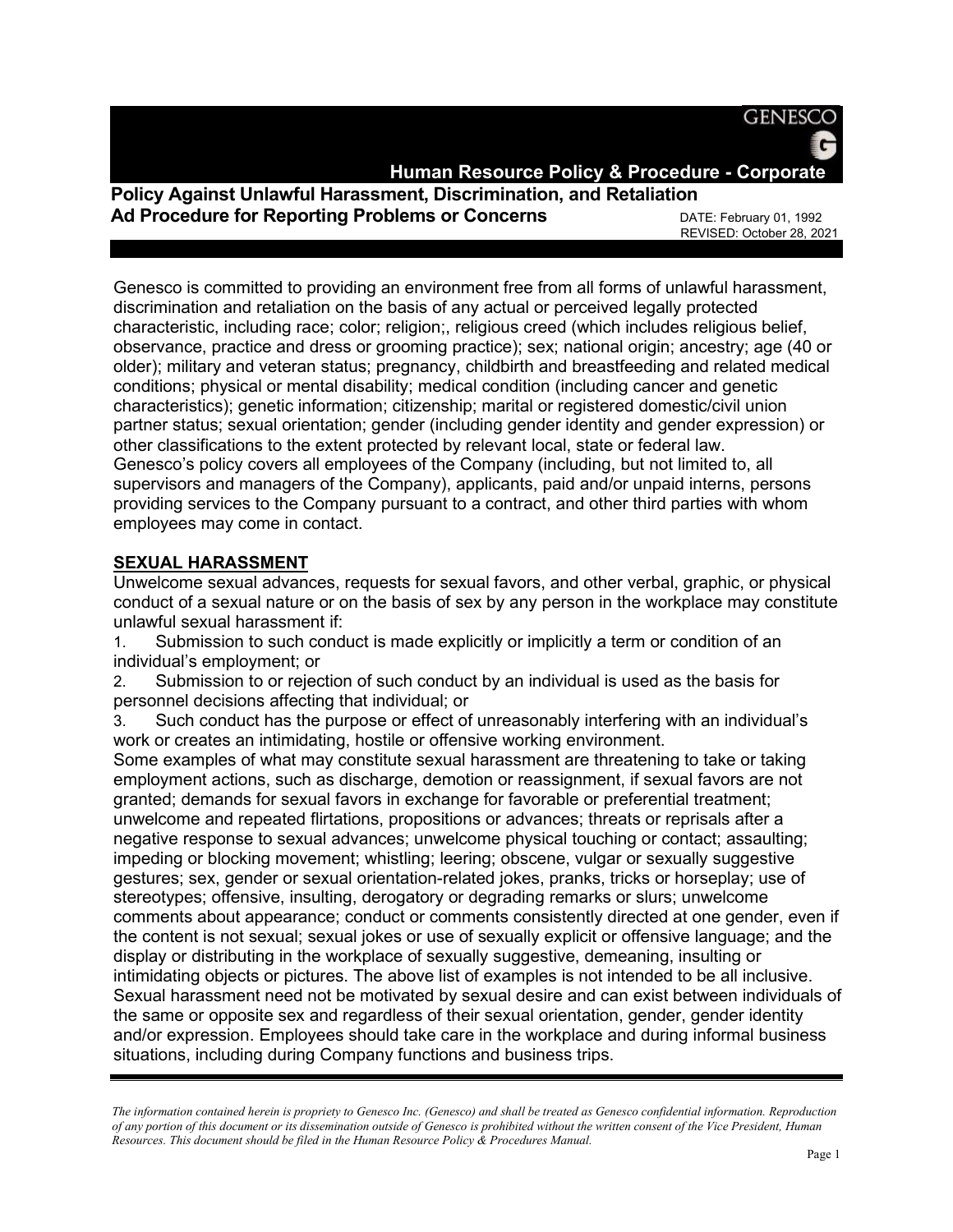A consensual romantic and/or sexual relationship between an employee with supervisory authority and any subordinate, including one not directly under the supervisor, will compromise the Company's ability to enforce its policy against sexual harassment. Consequently, if such relationships arise, they will be considered carefully by the Company, and appropriate action will be taken. Such action may include a change in the responsibilities of the individuals involved in such relationships or transfer of location within the Company to diminish or eliminate the supervisory relationship and workplace contact that may exist. Any supervisory employee involved in such a relationship is required to report the relationship to his or her supervisor, and to Human Resources

## **PROHIBITED CONDUCT**

No employee shall refuse employment to a person, bar a person from employment, or discriminate against a person in compensation or in a term, condition or privilege of employment because of a legally protected characteristic, unless based upon a bona fide occupational qualification and where consistent with federal, state and local law.

For purposes of this policy, impermissible harassment or discrimination also includes any verbal, visual, or physical conduct that denigrates or shows hostility or aversion toward an individual because of his/her lawfully protected characteristic, and that:

- creates an intimidating, hostile or offensive work environment; or
- unreasonably interferes with an individual's work performance.

Abusive conduct and/or bullying on any protected basis is also prohibited. Some examples of such impermissible harassment or discrimination include, but are not limited to, slurs, jokes, teasing, gestures, deliberate touching, display of offensive material, and other unwelcome and offensive verbal, graphic, or physical conduct or behavior relating to an individual's characteristic protected by law. The above list of examples is not intended to be all-inclusive. This policy applies to all communications, including, but not limited to weblogs (blogs), social networking websites, forums, e-mails, instant messaging, text messages, graphics and pictures, chat rooms and virtual worlds.

### **DISCIPLINARY ACTION**

Genesco will not tolerate illegal harassment in any form. It is a form of discrimination, a violation of federal, state and/or local law, and a serious violation of the Company's policy. If it is determined that inappropriate conduct has been committed by an employee, the Company will take such action as is appropriate under the circumstances. Any unlawful discrimination, harassment and/or retaliatory conduct may result in disciplinary action, ranging from counseling up to termination, as deemed appropriate under the circumstances

### **REPORTING PROCEDURE**

Genesco strongly encourages reporting of all perceived incidents of illegal harassment or discrimination, regardless of who the alleged offender may be, either orally or in writing. Genesco provides avenues by which individuals can report complaints of illegal harassment or discrimination. An individual who believes he or she is the victim of illegal harassment or discrimination or, who witnesses illegal harassment or discrimination of others should immediately discuss his or her concerns with his or her supervisor or another supervisor. Any employee seeking to file a complaint should ensure the complaint consists of precise details of each incident of abusive conduct including dates, times, locations and any witnesses. Formal complaints should be documented in writing, but are not required to be in writing. Genesco requires supervisors and managers of the Company to report incidents of illegal harassment or discrimination and retaliation.

*The information contained herein is propriety to Genesco Inc. (Genesco) and shall be treated as Genesco confidential information. Reproduction of any portion of this document or its dissemination outside of Genesco is prohibited without the written consent of the Vice President, Human Resources. This document should be filed in the Human Resource Policy & Procedures Manual.*